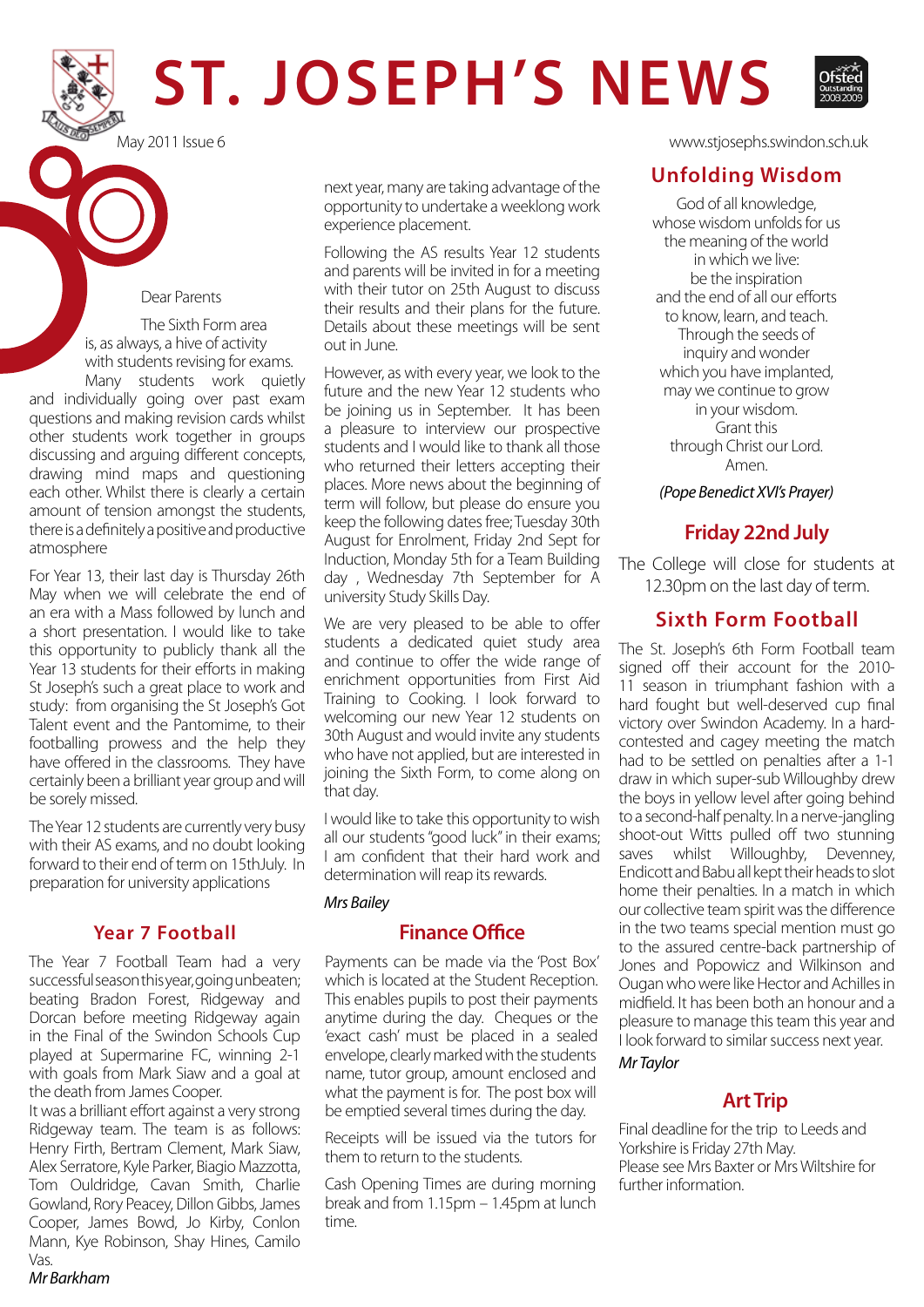# **Dates for your diary**

| 25th May  | Year 7 Parents' Evening<br>Population Q |  |
|-----------|-----------------------------------------|--|
| 26th May  | Year 13 Leavers Mass                    |  |
| 30th May  | Half Term Begins                        |  |
| 6th June  | Students Return to College              |  |
| 24th June | Community Cohesion Day                  |  |
| 30th June | Year 13 Prom                            |  |

# **Youth Poetry Slam**

On Saturday 7th May, eight students in Year 8 represented the College at the 7th Annual SFL Youth Poetry Slam. These students were chosen by judges at a workshop prior to the event and competed successfully in a series of heats before making it to the Final. Competing as two separate teams, we saw one team; Omolola Funsho, Kimberley Lopes, Arciuchiewicz, Emily Rutherford - achieve joint second place with an astounding 245 marks out of a potential 300. Our second team - Caitlin O'Leary, Phoebe Leach, Molly Packer, Chantelle Stevens – only narrowly missed sharing this same position with an impressive 241 marks. All of the girls delivered extremely powerful performances on the day, helping to make this year's competition the closest one yet and a highly entertaining morning. *Mr McKenna*

It was nice just to be together, quietly praying and preparing the candle, and putting the names of the people we wanted to pray for on it. Meeting HCPT 185 at the Trust Mass and meeting the children. The South West Regional Mass - I didn't think it would be like that.

| Day       | Time       | Activity               |
|-----------|------------|------------------------|
| Monday    | Lunchtime  | Year $7 + 8$ rounders  |
| Tuesday   | $3 - 4pm$  | All years rounders     |
| Wednesday | $3 - 4$ pm | All years athletics    |
| Thursday  | Lunchtime  | Year $9 + 10$ rounders |

When I first arrived I was so tired after the long journey and I didn't really know what to expect, but it has been a great experience. The people here are very friendly. I enjoyed everything we did, but the highlight for me was playing with Liam from HCPT 185 group at the Trust Mass.

### **Girls Sports Extra Curricular Timetable**

# **Lourdes 2011**

Lourdes has been really great this year, better than most years.

I have loads of memories and can't name them all and how much I enjoyed them. But my most favourite highlight of the week was the Trust Mass. It always was and always will be. To see the children's beautiful smiles and them having a good time, really makes the Mass so much more warming.

It has been an amazing week and I thank everyone including Liz and Julia, without them this wouldn't have happened, so I thank them a lot. I have just loved this trip.

#### *Lucy Sugden 9C*

#### *Angela Kember 9W*

#### *Regina Bell 11S*

#### **Primary Liason**

The St. Joseph's Primary Roadshow will be visiting the following schools:

St. Catherine's – June 8th, Holy Rood Juniors – June 9th, St. Mary's – June 15th.

The Primary Roadshow allows current St. match takes place at the County Ground Joseph's students to share their experiences on May 18th. The boys involved were of moving schools and endeavours to Cameron Gordon, Callum Shewry, Branzon answer any Year 6 and 7 transition related questions.

#### **Arts Carousel**

#### Our Art, Technology and Food Technology

The Swindon group was very well looked **Primary Roadshow** Five Year 10 students from St. Joseph's represented Swindon Schools on the 5th May in the annual match against Coventry schools at the Ricoh Stadium, Coventry, the home of championship club Coventry City. after by the organisers and it was a very enjoyable afternoon for everyone involved. The chance to play on a first class pitch in a modern stadium was greatly appreciated by the boys and it is something they will remember for a long time. The return De Souza, Ross Paone and Daniel Bright.

> Departments are running a series of morning Taster Sessions for our partner primary schools. This will allow our incoming Year 6 students to experience a

variety of practical activities probably for the first time.

#### **Extend Project**

The Extend Project will be running again this summer, July 25th – 29th, for all incoming Year 6 students. The project will feature a range of interesting activities to get the summer holidays off to a great start. The course programme and application form should be with our partner primary schools now.

*Mr Iles*

# **Exchange Visit to Sesto Fiorentino**

During the first week of the Easter holidays, 12 Italian students took part in the return leg of the exchange trip to Florence which furnished them with experiences they are unlikely ever to forget. After a very warm welcome by the P Calamandrei school, the highlights of the week included special guided tours of the Palazzo Vecchio, a visit to Siena, San Gimignano and Pisa, olive oil tasting in the Tuscan countryside and an Italy vs. England football match. Our students fully embraced the spirit of the week, in which they were hosted by Italian families, by speaking impressive amounts of Italian, soaking up the culture which was abundant and coming back having created links that are likely to last for years to come. The feedback has been very positive and many students have expressed a wish to return to Tuscany. Many thanks to staff and parents for supporting the exchange and we look forward to a similarly successful and pleasurable trip next year.

*Mrs Mistretta & Mr Taylor*

# **English Karate Championship**

Congratulations to Cristina Tucci in 9B who represented the Higashi Karate Squad of Ealing London, at the English Karate Federation Championships. The championships were held in Sheffield on 17th April 2011. Cristina fought in the 14-15 Year old Girls +45kg category and came home with a silver medal! Well done Cristina!

#### *Miss Foley*

St. Joseph's Catholic College Ocotal Way, SN3 3LR Swindon, Wiltshire Phone: 01793 714200 Email: info@stjosephs.swindon.sch.uk

# **Championship Match at the Ricoh Stadium Coventry**

#### *Mr Dixon*